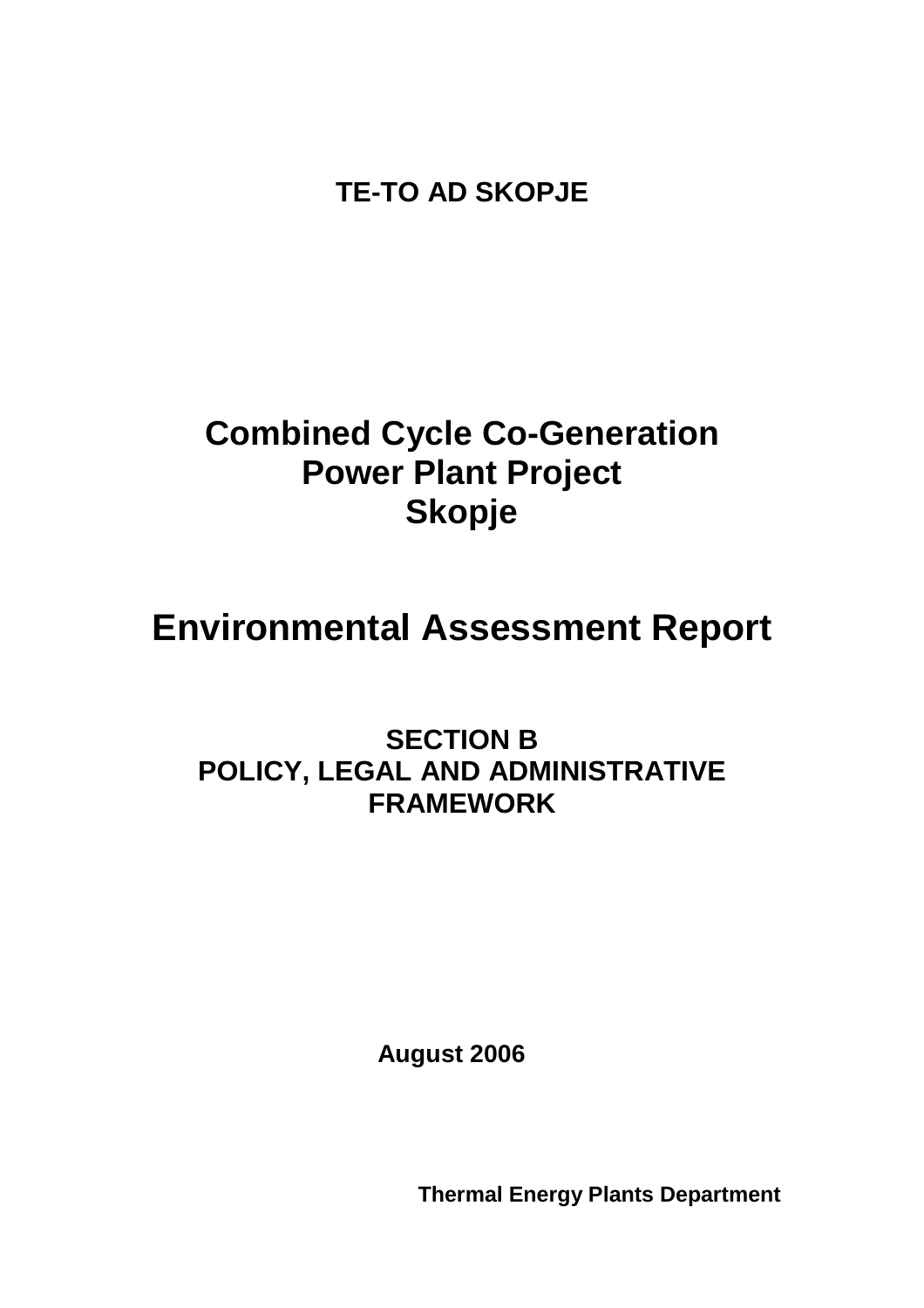# **Table of Contents**

# Page

| 1              |  |
|----------------|--|
| 1.1            |  |
| 1.1.1          |  |
| 1.1.2          |  |
| 1.2            |  |
| $\overline{2}$ |  |
| 2.1            |  |
| 2.2            |  |
| 2.3            |  |
| 3              |  |
| 3.1            |  |
| 3.2            |  |
| 3.2.1          |  |
| 3.2.2          |  |
| 3.2.3          |  |
| 3.2.4          |  |
| 3.2.5<br>3.2.6 |  |
| 3.2.7          |  |
| $\overline{4}$ |  |
| 4.1            |  |
| 4.2            |  |
| 4.3            |  |
| 4.4            |  |
| 4.5            |  |
|                |  |

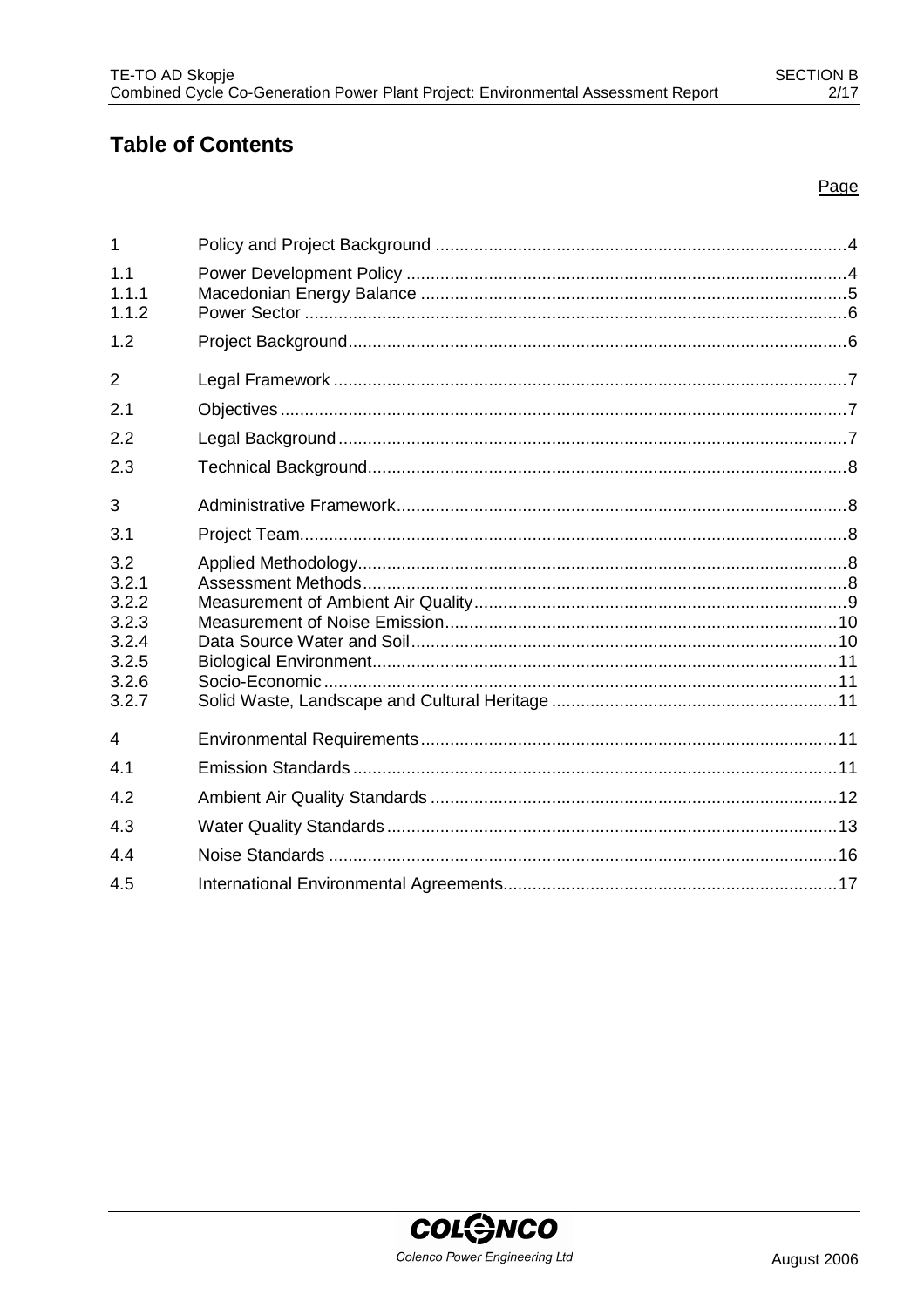# **List of Tables**

| Table B-8: Macedonian maximum noise levels for noise exposed objects16           |  |
|----------------------------------------------------------------------------------|--|
| Table B- 9: Areas with Noise Restrictions and Corresponding Max. Noise Levels 16 |  |
| Table B- 10: World Bank Guideline for Maximum Noise Levels (hourly averages) 17  |  |

© The Copyright remains with Colenco Power Engineering Ltd

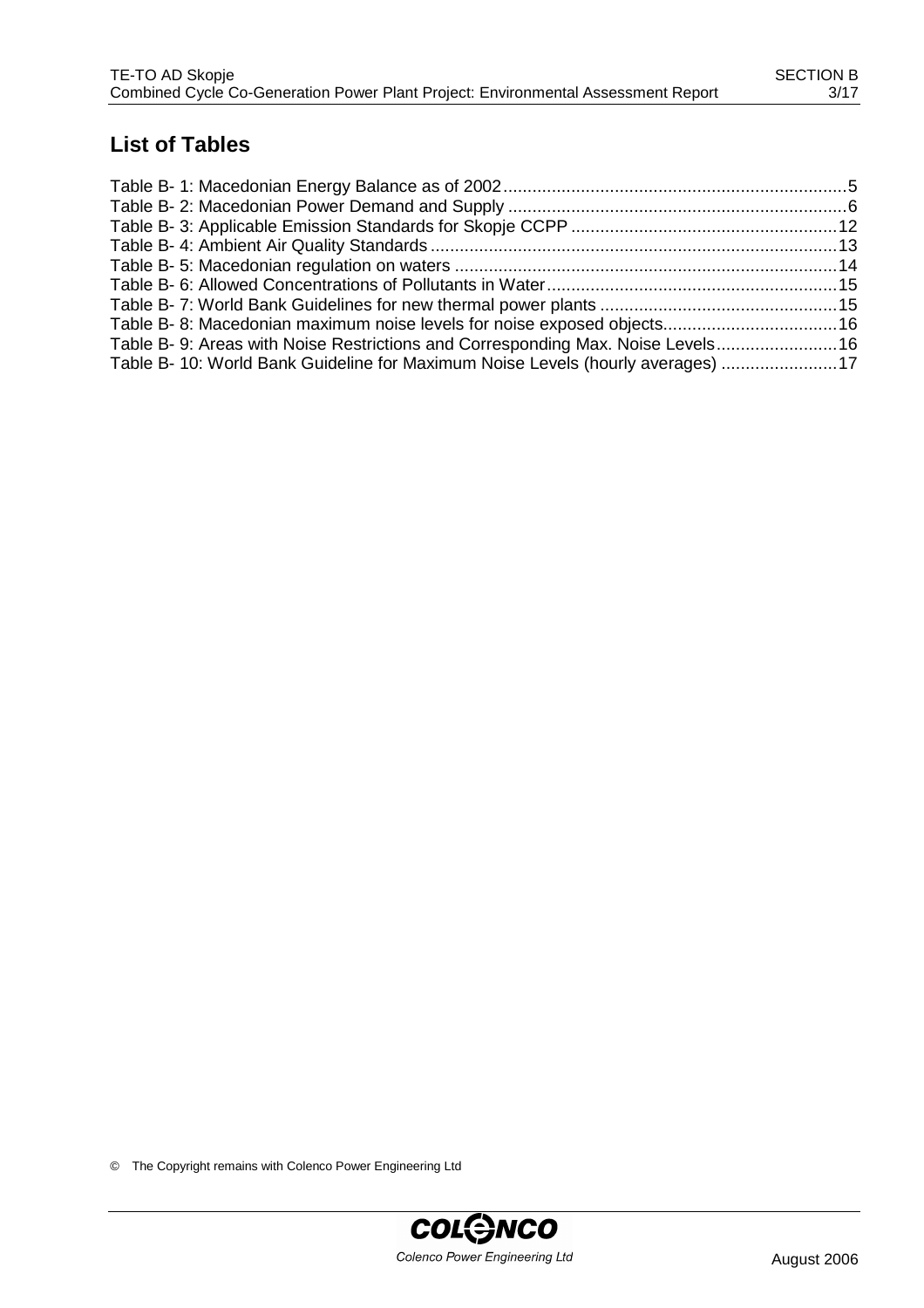# **1 Policy and Project Background**

# **1.1 Power Development Policy**

Macedonia has made significant progress in energy sector reform, most notably through adoption of an Energy Law and establishment of an independent energy regulator.

Notwithstanding this, further progress is required if the following objectives for the Macedonian energy sector are to be met:

- To provide secure and affordable energy on a sustainable basis;
- To commercialize the energy industry;
- To improve energy efficiency in Macedonia; and
- To improve environmental performance of the Macedonian energy industry.

These objectives derive from the broader goal of the Macedonian government to promote macroeconomic stability and growth whilst protecting poor groups in the population.

Successful implementation of energy sector reform will support: reduction of the fiscal and quasi fiscal budget deficits; provision of reliable and competitively priced energy to Macedonian industry; provision of affordable energy to residential consumers.

Domestic primary energy resources in Macedonia comprise lignite and hydro power. Crude oil is imported through a pipeline from Greece and refined in Macedonia and in addition some products are imported. A small amount of natural gas is imported from Russia through Ukraine, Romania and Bulgaria.

Furthermore, the lignite source from working mines will become exhausted in the medium term. This is a crucial point given that around 70 percent of power is currently generated from lignite, and power is used extensively in the residential (often for heating) and industrial sectors. In addition, energy demand has increased in recent years; a trend which is likely to continue given forecast macroeconomic growth. In these circumstances, action is required if energy balance is to be maintained.

Options for maintaining energy balance include:

- Opening of new seams in existing lignite mines/opening of new lignite mines;
- Addition of gas fired power capacity;
- Increasing power imports;
- Reduction of losses in power distribution; and
- Increased gasification through construction of new gas distribution networks.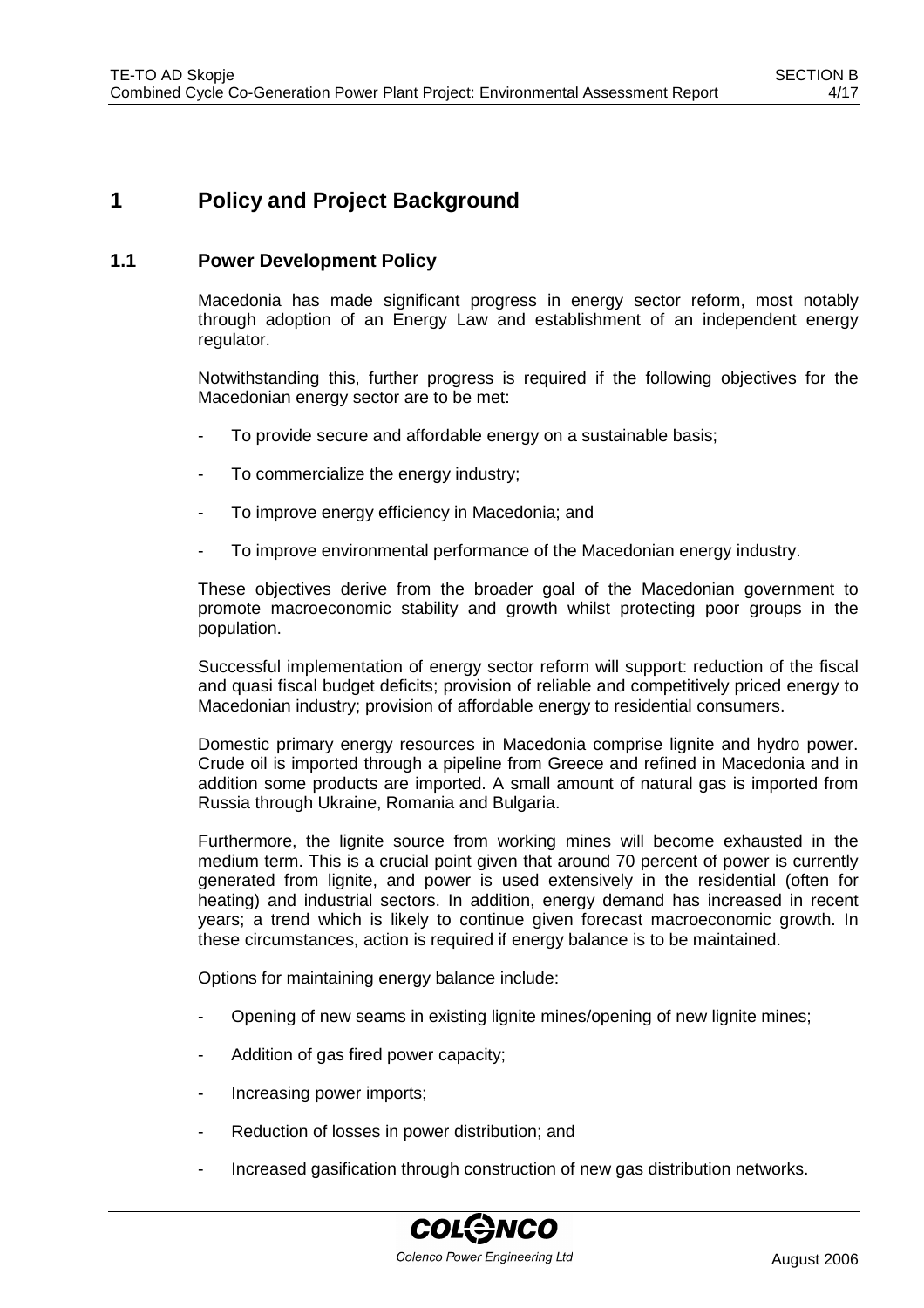# **1.1.1 Macedonian Energy Balance**

Oil

An energy balance taken from the Energy Information Administration shows the energy situation for Macedonia for the year 2002 (Table B- 1).

# **Macedonia, TFYR**

Year: 2002

Energy Consumption (Quads) = 1065

Energy Production (Quads) = 0613 (Thousand Barrels per Day)

|                    |            | Refinery      |                |                | <b>Stock</b> |             |
|--------------------|------------|---------------|----------------|----------------|--------------|-------------|
|                    | Production | <b>Output</b> | <b>Imports</b> | <b>Exports</b> | <b>Build</b> | Consumption |
| Crude Oil          | 0.00       |               | 11.04          | 0.00           | 0.00         | 0.00        |
| NGL's              | 0.00       |               | 0.00           | 0.00           | 0.00         | 0.00        |
| Other Oils         | 0.00       |               | 0.00           | 0.00           | 0.00         | 0.00        |
| Refinery Gain      | $-13$      |               |                |                |              |             |
| Gasoline           |            | 1.82          | 3.25           | 1.59           | 0.00         | 3.48        |
| <b>Jet Fuel</b>    |            | .24           | 1.69           | 1.00           | 0.00         | .93         |
| Kerosene           |            | 0.00          | 0.00           | 0.00           | 0.00         | 0.00        |
| <b>Distillate</b>  |            | 3.52          | 3.66           | 1.37           | 0.00         | 5.81        |
| <b>Residual</b>    |            | 3.87          | 1.88           | .11            | 0.00         | 5.64        |
| LPG's              |            | .30           | .76            | .03            | 0.00         | 1.03        |
| <b>Unspecified</b> |            | 1.79          | 1.87           | .38            | 0.00         | 3.27        |
| <b>TOTALS</b>      | $-13$      | 11.54         | 24.15          | 4.48           | 0.00         | 20.16       |

| <b>Natural Gas</b> |  |
|--------------------|--|
|--------------------|--|

(Billion Cubic Feet and Quadrillion Btu)

| <b>Gross Production</b>    | (Billion Cubic Feet)  | 0.00  | Dry Imports           | (Billion Cubic Feet) | 0.00   |
|----------------------------|-----------------------|-------|-----------------------|----------------------|--------|
| <b>Vented and Flared</b>   | (Billion Cubic Feet)  | 0.00  | Dry Exports           | (Billion Cubic Feet) | 0.00   |
| Reinjected                 | (Billion Cubic Feet)  | 0.00. |                       |                      |        |
| <b>Marketed Production</b> | (Billion Cubic Feet)  | 0.00  |                       |                      |        |
| Dry Production             | (Billion Cubic Feet)  | 0.00  | <b>Drv Production</b> | (Quadrillion Btu)    | 0.0000 |
| Dry Consumption            | (Billion Cubic Feet). | 0.00  | Dry Consumption       | (Quadrillion Btu)    | 0.0000 |

Coal (Thousand Short Tons and Quadrillion Btu)

|                  | Production                    |         | <b>Imports</b> |         | <b>Exports</b> |         | Stock Build |         |
|------------------|-------------------------------|---------|----------------|---------|----------------|---------|-------------|---------|
|                  | $[1000$ Tons]                 | (Quads) | $(1000$ Tons   | (Quads) | $(1000$ Tons   | (Quads) | (1000 Tons) | (Quads) |
| <b>Hard Coal</b> |                               |         | 4              | .0001   | 0              | 0.0000  | 0           | 0.0000  |
| --- Anthracite   | ۵                             | 0.0000  |                |         |                |         |             |         |
| --- Bituminous   | 0                             | 0.0000  |                |         |                |         |             |         |
| Lignite          | 8356                          | .0537   | 126            | .0015   | 0              | 0.0000  | $-453$      | $-0029$ |
| Coke             |                               |         | 53             | .0013   | 0              | 0.0000  | 7           | .0002   |
| Total Coal       | 8356                          | .0537   | 183            | .0029   | 0              | 0.0000  | $-446$      | $-0027$ |
|                  | Consumption : $(1000$ Tons) = |         | 8092           |         | (Quads) =      | .0538   |             |         |

**Electricity** 

(Million Kilowatts, Billion Kilowatt Hours, and Quadrillion Btu)

|                      | Capacity     | Generation    |             |                      |               |         |
|----------------------|--------------|---------------|-------------|----------------------|---------------|---------|
|                      | (Million kw) | (Billion kwh) | (Quads)     |                      | (Billion kwh) | (Quads) |
| <b>Hydroelectric</b> | .436         | .749          | .0076       | <b>Total Imports</b> | .791          | .0027   |
| <b>Nuclear</b>       | 0.000        | 0.000         | 0.0000      | <b>Total Exports</b> | 0.000         | 0.0000  |
| Geothermal and Other | 0.000        | 0.000         | 0.0000      | Losses               | .403          |         |
| Thermal              | 1.132        | 5.013         |             |                      |               |         |
| T otals              | 1.568        | 5.762         | Consumption |                      | 6.150         |         |

**Table B- 1: Macedonian Energy Balance as of 2002**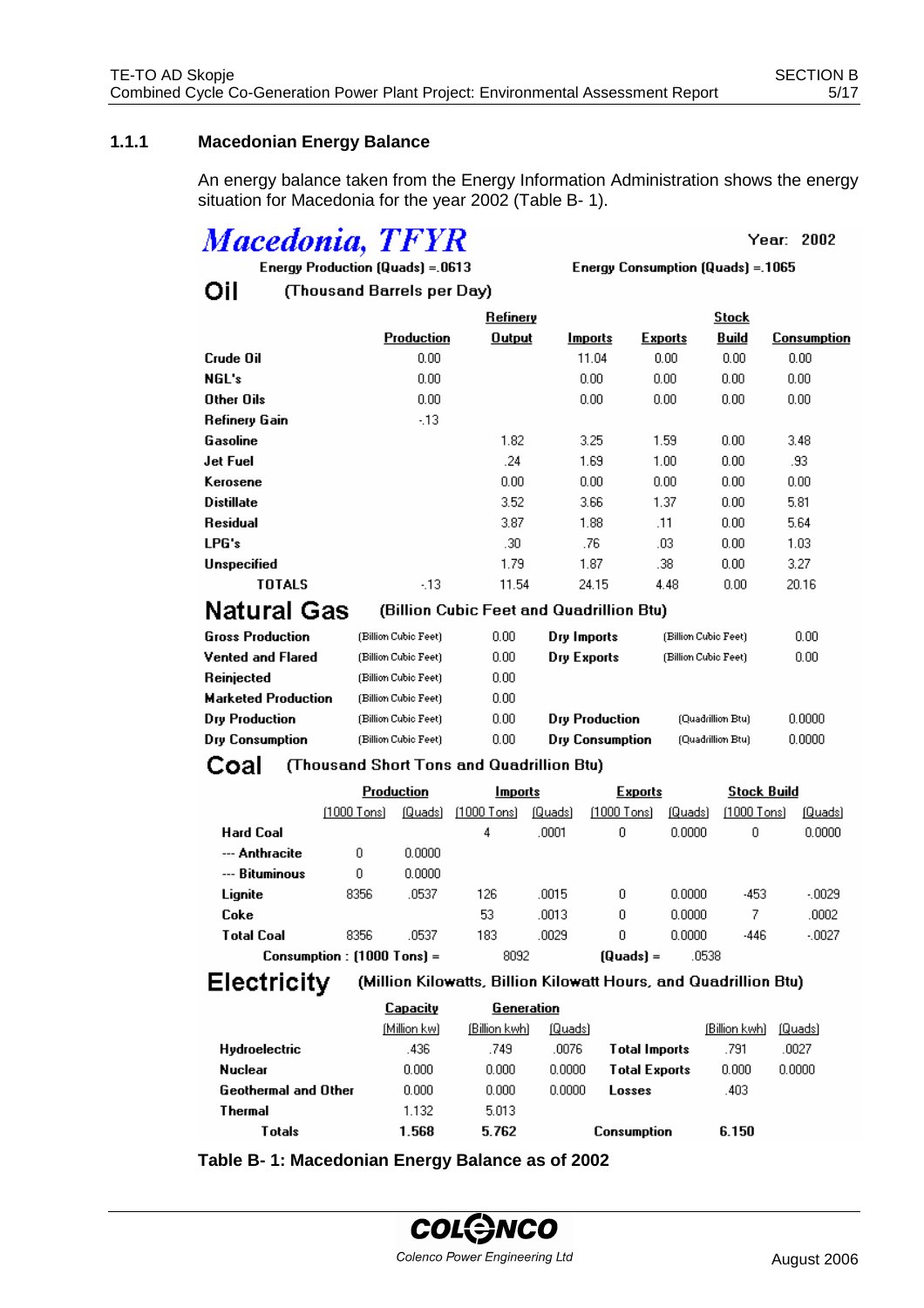#### **1.1.2 Power Sector**

Installed power generation capacity in Macedonia is 1450 MW, comprising approximately 60 percent thermal and 40 percent hydro plant.

The main thermal generation plant – "Bitola" – has three units each of 225 MW, commissioned in 1982 with planned retirement/rehabilitation from 2013 on. In addition to Bitola, there is a 120 MW lignite fired plant – "Oslomej" – due for retirement in 2013 and a 210 MW oil fired plant – "Negotino" – which, due to extremely high fuel costs, has been used very rarely since it was commissioned in 1978. There are also seven large hydro plants in Macedonia with combined capacity 480 MW, and a number of small hydro plants with total capacity around 50 MW. The forecast of the power demand and supply is presented in Table B- 2 (Based on data provided by ESM).

|                                                | 1993 | 1998 | 2003 | 2008E | 2013E | 2019E |
|------------------------------------------------|------|------|------|-------|-------|-------|
| Power demand (GWh)                             | 5690 | 6626 | 7222 | 8074  | 9780  | 12600 |
| Power production from existing<br>plants (GWh) | 5136 | 6523 | 6572 | 5836  | 1230  | 1230  |
| Power imports (GWh)                            | 554  | 103  | 950  | 2238  | 8550  | 11370 |

#### **Table B- 2: Macedonian Power Demand and Supply**

On the supply side, the table assumes that there are no new additions to capacity and that currently, operating plants are retired at current planned dates. The table shows that absent investment in new capacity and new fuel sources, a capacity imbalance will emerge in the medium term and that by 2013, Macedonia would be almost wholly dependent on imported power.

It is unlikely, however, that this situation will ensue in reality, given the various investment options open to Macedonia, which include:

- opening new lignite seams in existing mines/new lignite mines
- investment in new gas fired capacity (demonstrating actions already in this direction with respect to this CCPP project)

These are now considered in turn, based on the assumption that the Government of Macedonia will aim to select the most economically beneficial investments from available alternatives.

# **1.2 Project Background**

The TE-TO AD Company in Skopje/Macedonia was established in 2005 by Itera Energy Holdings London and Toplifikacija AD Skopje with the aim to own and operate a combined heat and power plant in Skopje.

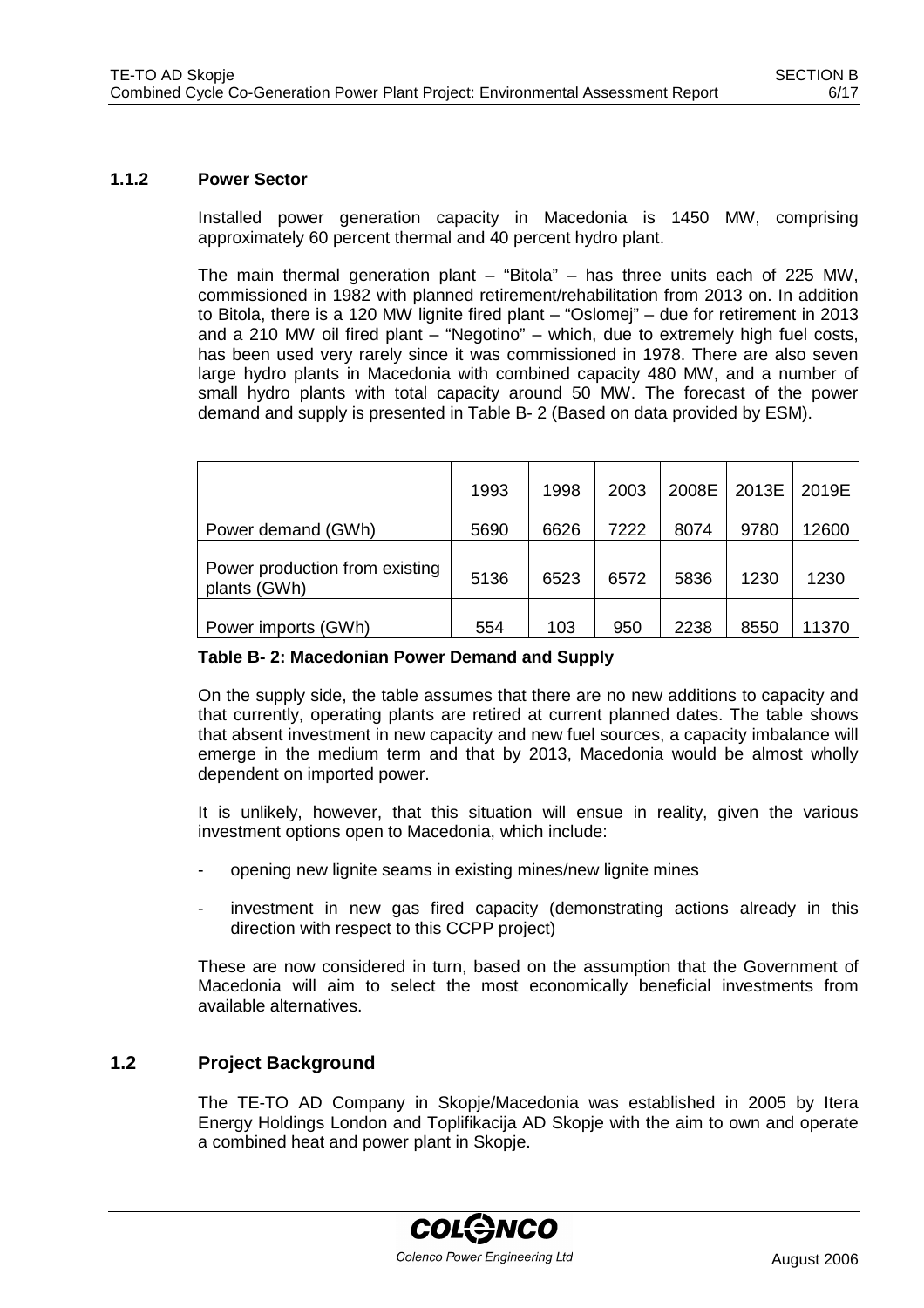The intended combined cycle power plant of TE-TO AD in Skopje (CCPP Skopje) shall be constructed and operated on the basis of an IPP Project (Independent Power Producer) and shall supply power to the Macedonian electricity market and in case of electricity excess also to the international market. In addition, the major part of the required district heat demand of Skopje city shall be generated and supplied by this power plant.

The project is intended to be financed through international banks. For the time being, Itera has asked the FORTIS bank in Brussels, Belgium to advice and arrange a project financing guaranteed by one ore more export credit agencies for the realization of this project.

# **2 Legal Framework**

# **2.1 Objectives**

The EA report on hand is based on the World Bank Standard for Environmental Assessments. Since an EA for a similar project and the identical site has already been performed in 200,1 the report on hand refers to the report of 2001 where adequate.

The main objectives of this EA are as follows:

- To submit a report according to the lenders requirements
- To provide the additional information and data, if required

# **2.2 Legal Background**

The EA report on hand is based on the following legal documents:

- Air Emission Guidelines of European Community: EC 2001/80/EC of October 23, 2001
- Ambient Air Quality Standards of European Community: Council Directive 1999/30/EC of April 22, 1999
- Urban waste water treatment Directive of European Community 91/271/EEC of May 21, 1991
- Since no EC Noise regulation exists, local and WB standards for noise have been applied: Thermal Power: Guidelines for new plants; in Pollution Prevention and Abatement Handbook, July 1998
- Involuntary Resettlement Directive: OD 4.30 of WB; June 1990

In order to obtain the environmentally most suitable solution, relevant guidelines of the respective field have been compared and the stricter ones have been applied for the project.

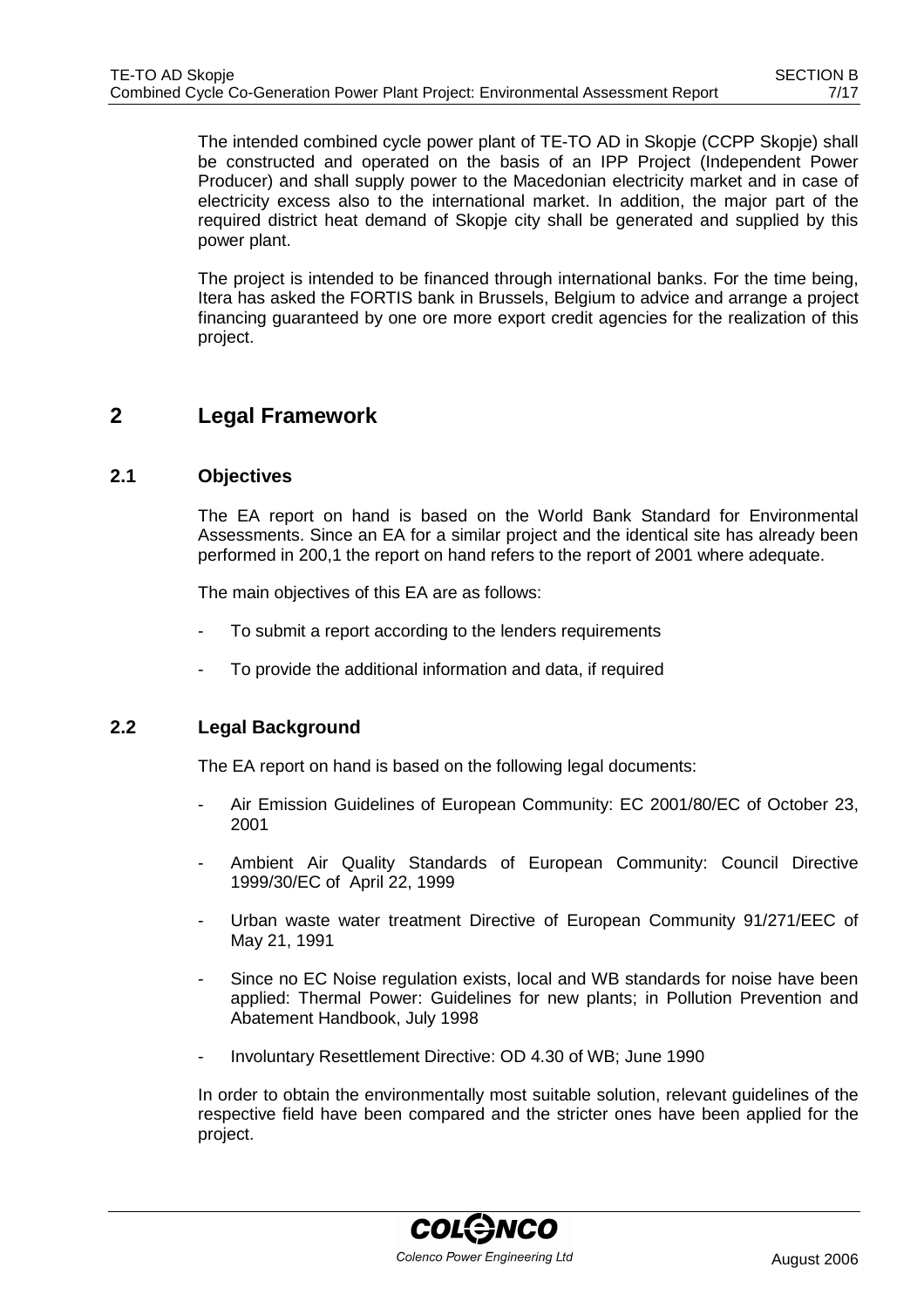Where no EC guidelines exist, either the respective local guidelines or World Bank guidelines were taken into consideration depending on the strictness.

# **2.3 Technical Background**

The following technical documents and information have been used for the preparation of the EA report:

- Feasibility Study Report of the Skopje CCPP as of March 2006
- Bidding Documents for the Skopje CCPP
- Annual Reports of the Skopje DH company Toplifikacija and further operational data of the existing HPP 'East'
- Existing EA report from February 2000 of an antecedent CCPP project which had not been implemented
- Study on an air pollution monitoring system in Macedonia from December 1998
- Ambient air quality measurements (manual as well as from 4 automatic stations) of the years 2004 and 2005.

# **3 Administrative Framework**

# **3.1 Project Team**

The report on hand was prepared by a team of experts of Colenco Power Engineering Ltd. in Baden, Switzerland. The main expert team is composed of:

Dr. Mehdi H. Javad Dr. Ludwig Raible Mr. Jürgen Lobpreis

The team was supported by GefaÖ in Walldorf, Germany and Ingenieurbüro Rau, Heilbronn, Germany

## **3.2 Applied Methodology**

#### **3.2.1 Assessment Methods**

Assessment of the possible impacts of the Skopje CCPP on the environment was based on the following methods:

#### - **Judgment**

Based on international literature and experience, judgment was used for preliminary assessment of the impacts of the project on the environment.

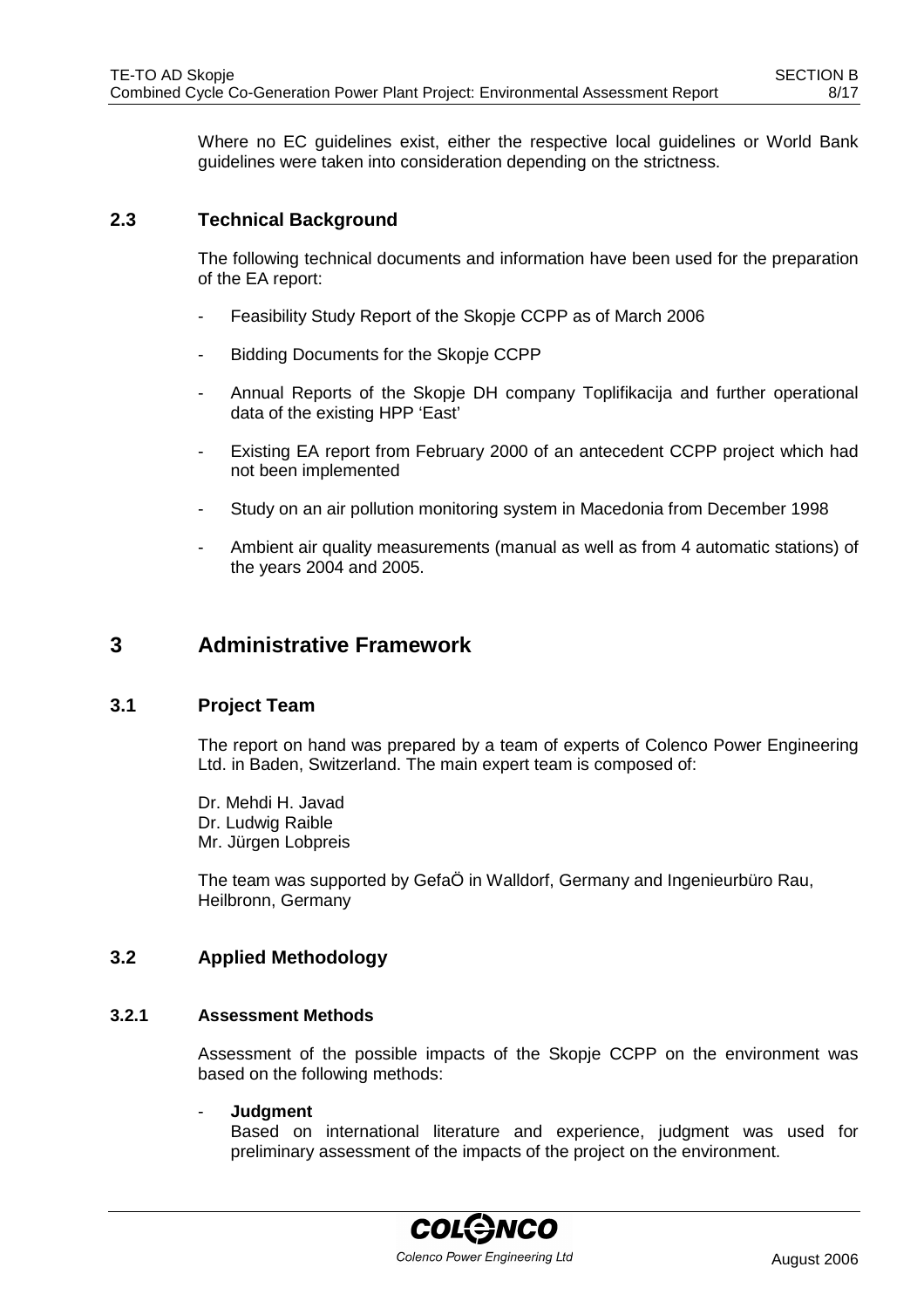#### - **Checklist**

Based on engineering features, as well as the environmental status, various checklists were set up for identification of the impacts and recommendation of mitigation measures.

## - **Environmental Modeling**

Environmental modeling was applied for computation and assessment of possible air pollution created by the project.

 $SO<sub>2</sub>$ , NO<sub>x</sub>, CO particulates dispersion modeling

#### **Methodology of Identification and Classification of Potential Impacts:**

Potential environmental impacts of the project were identified based on a series of field surveys of the existing natural environmental conditions within the Project area and meeting the provincial environmental management agencies and possible affected households.

In this study, the anticipated negative environmental impacts are classified into 4 categories "Strong" "Medium", "Slight" and "negligible"

- A strong impact can destroy an element of the environment or create a strong environmental modification. Such an impact can greatly affect an environmental component if it is impossible to adopt adequate mitigation measures.
- A medium impact may partially reduce a value or use of an environmental component and have an affect on a limited portion of the population.
- A slight impact may slightly reduce the value or use of an environmental component and slightly affect a small group of the population.
- Some activities of the project may not create evident negative impacts on the environment. In such cases, the assessment will not be detailed but some commentaries will be given. This type of impacts is identified as "negligible".

#### **3.2.2 Measurement of Ambient Air Quality**

The existing air quality (background concentration) at the Skopje CCPP Site has been measured in four monitoring points around the project area (see Section D). The following components have been measured:

- Microclimatic data (temperature, humidity, wind direction and velocity)
- Particulate matter (PM10)
- SO<sub>2</sub> concentration
- $NO<sub>2</sub>$  concentration
- CO concentration

The measurements of the air pollutants based on the following methods/equipment:

PM: Thermo ESM Andersen; Particulate Monitoring Instrument FH 62 I-R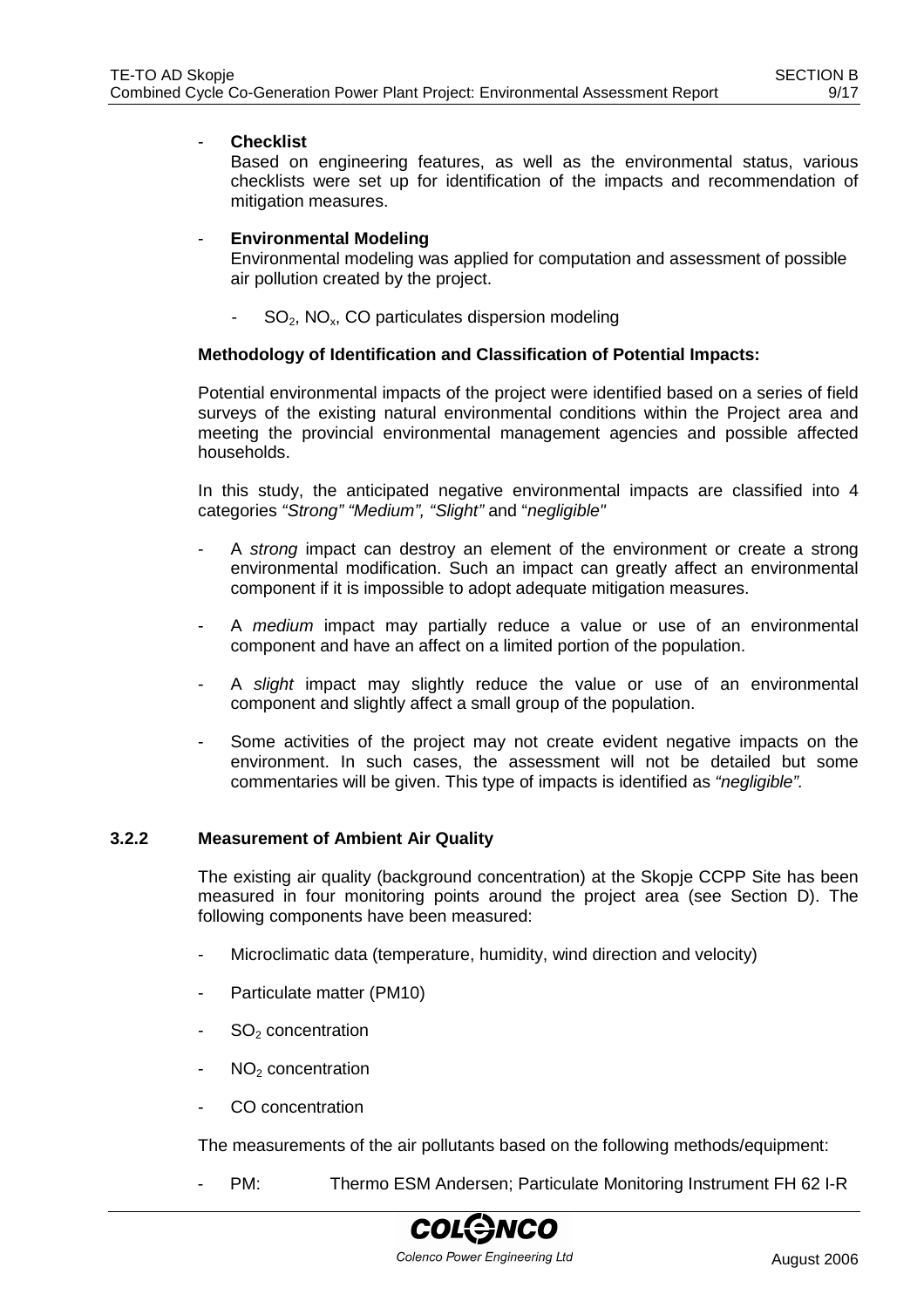- SO<sub>2</sub>: Thermoenvironmental Instruments; Model 43C, Pulsed Fluorescence SO<sub>2</sub> Analyzer
- NO2, NOx: Thermoenvironmental Instruments; Model 42 C, Chemiluminiscence NO<sub>x</sub>, NO, NO<sub>2</sub> Analyzer
- CO: Ysselbach Envimet Analytical Systems; Model 48 C, Gas Filter Correlation CO Analyzer

#### **3.2.3 Measurement of Noise Emission**

Noise level measuring and monitoring data regarding the background situation were obtained from the Ministry of Urban Planning, Construction and Environment. Further long term measurements (24 h) were performed by Toplifikacija during a period of one week at eight measuring points near HPP "East" site. The measurements were done according to the given national regulations ("Law on Preventing Harmful Noise", "Law on Environment and Nature Protection and Promotion", "Decision to specify in which Cases and under which Conditions it is to be considered that the Peace of Citizens has been disturbed by harmful Noise") and by applying measurement devices and appropriate filters in accordance with the requirements of the International Electric and Acoustics Commission (IEC) as well as in accordance with ANSI S1.4 standards and MKS- Acoustics in Construction.

The noise impact of the future CCPP has been evaluated by comparing the new plant with the existing HPP "East".

#### **3.2.4 Data Source Water and Soil**

#### **Surface Water**

Data on the classification of surface waters and relevant hydrology data of the river Vardar were derived from the National Hydro-Meteorological Agency. Water quality data of the Vardar River were obtained from the National Institute for Health Protection. Hydrology and water quality were monitored by the named authorities from 1961 to 1999 and from 1995 to 1999 at a measuring point located 250-300 m in front of the location of HPP "East". Data on the water temperature of the river Vardar were available from the relevant authorities for the years 1975-1999.

#### **Groundwater**

The regime of underground waters on the site of the future power plant was determined according to data from hydrologic stations or piesometers located near the site.

#### **Drinking Water**

Analysis data for drinking water (1995 to 1999) were obtained from the National Institute for Health Protection, performing analyses of drinking water (physical, chemical and bacteriological characteristics) from the city supply system once per month. A relevant measurement point for the Project is located in the city community Avtocomanda, where the HPP "East" is connected to the central water grid system of the city.

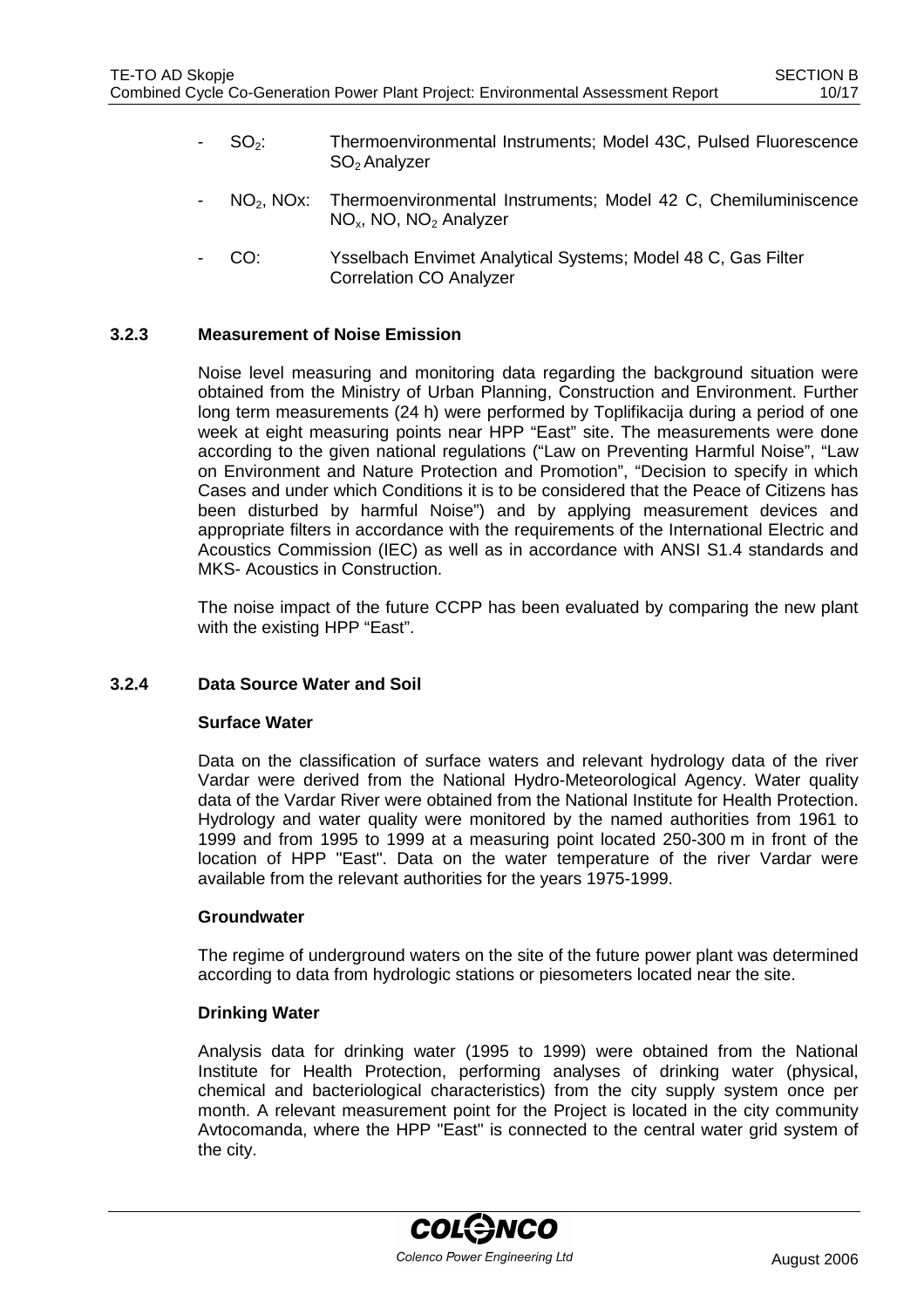## **Soil**

Data were obtained via internet and from a site survey performed in December 2005. Toplifikacija will perform further soil investigations prior to the start of the construction period, comprising test drills and corresponding analysis.

# **3.2.5 Biological Environment**

Available data from the internet and information given in the EA report for the CHP project of 2001 have been evaluated regarding the presence of protected areas, vegetation and fauna in the study area.

Possible impacts on habitats due to air emissions have been assessed on the basis of the performed air dispersion calculation. Impacts on the water fauna of the river Vardar were estimated according to present water quality data.

# **3.2.6 Socio-Economic**

Data from the National Statistic Institute and the National Institute for Health Protection were evaluated.

# **3.2.7 Solid Waste, Landscape and Cultural Heritage**

Solid waste data originate from the internet and the National Environmental Action Plan (NEAP). During a site survey performed in December 2005, the existing landscape was assessed and photographically documented. A baseline study regarding cultural heritage in the country was conducted by the Government of Macedonia.

# **4 Environmental Requirements**

# **4.1 Emission Standards**

For the assessment of the impact of the flue gas emission from the Skopje CCPP the following standards are considered:

- Directive 2001/80/EC of the European Parliament and of the Council: of October 23, 2001; on the limitation of emissions of certain pollutants into the air from large combustion plants,
- Macedonian Act on "Environment and Nature Protection and Promotion",
- Macedonian Act for "Protection of the Air from pollution"

The relevant emission limits of the Macedonian and European Standards are summarized in Table B- 3.

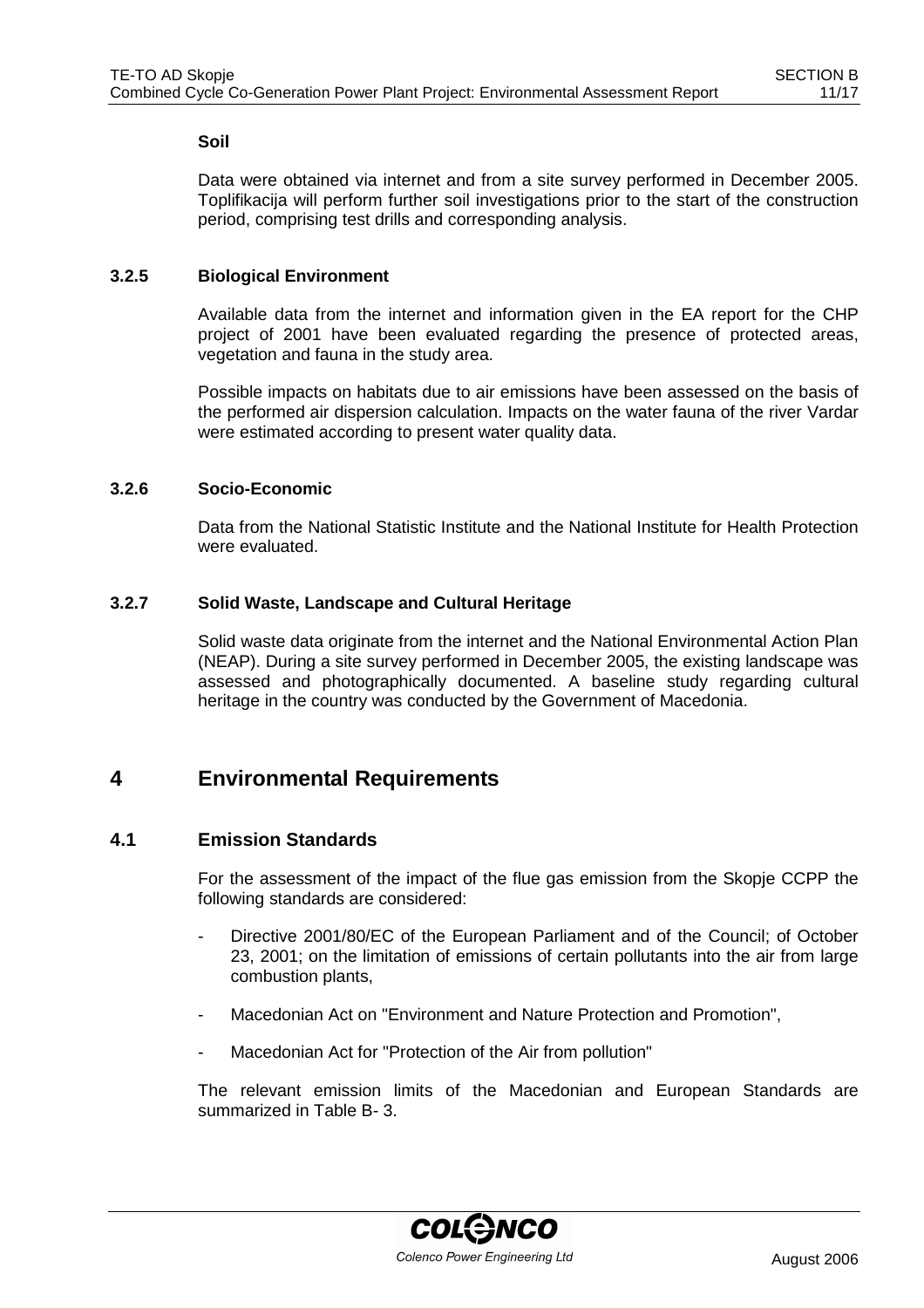| <b>Fuel: Natural Gas</b>              | <b>EC</b>            | <b>Macedonia</b>         | <b>Guarantee</b>                   |
|---------------------------------------|----------------------|--------------------------|------------------------------------|
| Applicable for: > 70% load            | 2001/80/EC           |                          | required for<br><b>Skopje CCPP</b> |
| Unit                                  | mg/Nm <sup>3</sup>   | mg/Nm <sup>3</sup>       | mg/Nm <sup>3</sup>                 |
|                                       | Dry @ 15%            | Dry @ 15%                | Dry @ 15%                          |
|                                       | $O_2^{\prime\prime}$ | $O_2^{\prime\prime}$     | $O_2^{\prime\prime}$               |
| NO <sub>x</sub>                       |                      |                          |                                    |
| Single GT                             | 50                   | 350                      |                                    |
|                                       |                      |                          |                                    |
| GT in combined heat and power         | 75                   |                          | 75                                 |
| systems with overall efficiency > 75% |                      |                          |                                    |
|                                       |                      |                          |                                    |
| Average annual electrical efficiency  |                      |                          |                                    |
| >55%                                  | 75                   |                          | 75                                 |
| <b>CO</b>                             |                      | 100                      | 100                                |
| <b>Remarks:</b>                       | 95% of all           | Max. 3% of               | 95% of all 48                      |
|                                       | 48 hourly            | all $\frac{1}{2}$ hourly | hourly mean                        |
|                                       | mean                 | values in a              | values must be                     |
|                                       | values must          | year are                 | $< 110\%$ of                       |
|                                       | $be < 110\%$         | allowed to               | above limit                        |
|                                       | of above             | reach 120%               | values                             |
|                                       | limit values         | of above                 |                                    |
|                                       |                      | limits                   |                                    |
|                                       |                      | (97%< limit)             |                                    |

## **Table B- 3: Applicable Emission Standards for Skopje CCPP**

# **4.2 Ambient Air Quality Standards**

For the assessment of ambient air quality of the Skopje CCPP site and surrounding area, the following standards will be considered.

- Macedonian Act on Protection of air form the pollution
- Council Directive 1999/30/EC of April 22, 1999 relating to limit values for sulphur dioxide, nitrogen dioxide and oxides of nitrogen, particulate matter and lead in ambient air

The relevant ambient air quality limit values of the Macedonian and European Standards for the protection of human health are summarized in the table below.

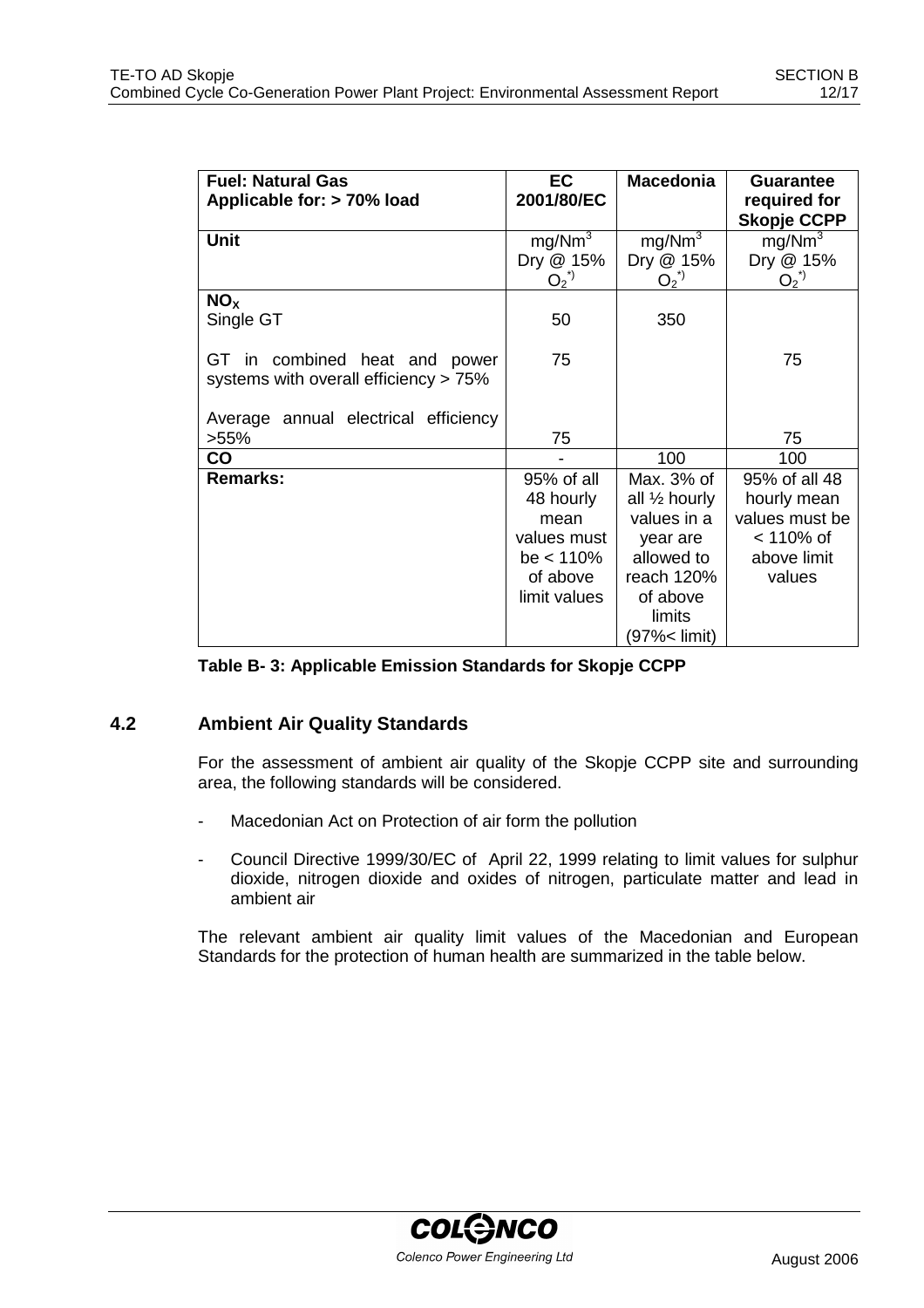| <b>Ambient Air Quality Standards</b> |             | max. single                               | average                                     |           |                 |  |  |
|--------------------------------------|-------------|-------------------------------------------|---------------------------------------------|-----------|-----------------|--|--|
|                                      |             | 1/2 h                                     | 1 h                                         | 1 day     | annual          |  |  |
| <b>Macedonian Standard</b>           |             |                                           |                                             |           |                 |  |  |
| <b>PM10</b>                          | µg/Nm3      |                                           |                                             |           |                 |  |  |
| CO                                   | mg/Nm3      | 3                                         |                                             | 1         |                 |  |  |
| NOx (as NO2)                         | µg/Nm3      | 85                                        |                                             | 85        |                 |  |  |
| SO <sub>2</sub>                      | $\mu$ g/Nm3 | 500                                       |                                             | 150       |                 |  |  |
| <b>European Standard</b>             |             |                                           |                                             |           |                 |  |  |
| <b>PM10</b>                          | µg/Nm3      |                                           |                                             | $50^{4}$  | 40***           |  |  |
| CO                                   | $\mu$ g/Nm3 |                                           |                                             |           |                 |  |  |
| NOx (as NO2)                         | $\mu$ g/Nm3 |                                           | $200^{2}$                                   |           | $40*$           |  |  |
| SO <sub>2</sub>                      | µg/Nm3      |                                           | $350^{3}$                                   | $125^{5}$ | 20 <sup>1</sup> |  |  |
|                                      | 1)          |                                           | protection for biological environment       |           |                 |  |  |
|                                      | 2)          |                                           | not to be exceeded for more than 24 times*  |           |                 |  |  |
|                                      | 3)          | not to be exceeded for more than 24 times |                                             |           |                 |  |  |
|                                      | 4)          |                                           | not to be exceeded for more than 35 times** |           |                 |  |  |
|                                      | 5)          |                                           | not to be exceeded for more than 3 times    |           |                 |  |  |

#### **Table B-4: Ambient Air Quality Standards**

- \*): Margin of Tolerance: 50% on the entry into force of this Directive (April 1999), reducing on 1 January 2001 and every 12 months thereafter by equal annual percentages to reach 0% by 1 January 2010
- \*\*): To be derived from data and to be equivalent to limit value prior to 1 January 2005 (50  $\mu$ g/m<sup>3</sup> PM<sub>10</sub> Not to be exceeded more than 35 times in a calendar year\*\*)
- \*\*\*): Margin of Tolerance: 50% on the value of 1 January 2005 (40  $\mu$ g/m<sup>3</sup> PM<sub>10</sub>) reducing every 12 months thereafter by equal annual percentages to reach 0% by 1 January 2010

## **4.3 Water Quality Standards**

For the assessment of water quality of surface and ground waters the following standards will be considered:

- Macedonian regulation on waters
- Pollution Prevention and Abatement Handbook, WORLD BANK GROUP, Effective July 1998, Thermal Power: Guidelines for New Plants

Since no European Standards are yet available, World Bank Standards for new thermal power plants have been taken into consideration for comparison (see Table B-7).

According to Macedonian regulations, waters (both ground and surface waters) are divided into 4 classes. Each class represents a specific water usage and therefore requires more or less strict thresholds for hazardous substances. A description of the various classes is given below.

- Class No. I: Waters in good natural condition, usable (eventually with disinfection) for drinking and in food industry, and for ground fish nurture;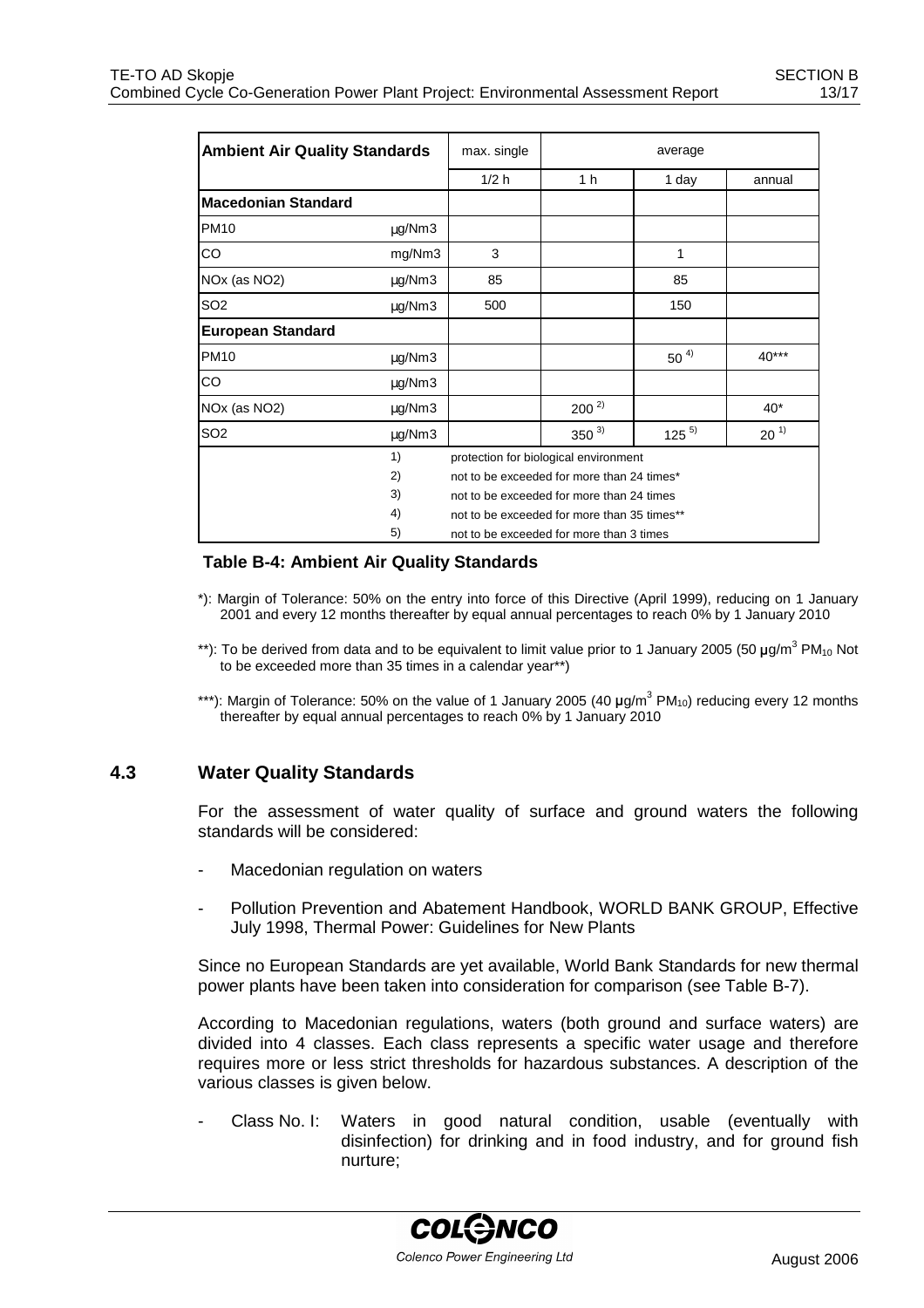- Class No. II: Waters in natural condition usable for leisure, water sports, and for ground fish nurture (cipronides-fish). If water shall be used for drinking and food industry, pretreatment is obligatory.
- Class No. III: Waters which can be used for irrigation and, after pretreatment, for industry (except food industry);
- Class No. IV: Waters which are usable only after specific treatment.

The classification of water is done according to its physical, chemical, biological and radioactive properties that are shown in Table B-5 and Table B-6:

|                                          |                | Maximal Level - Concentrations |                |                |                |  |
|------------------------------------------|----------------|--------------------------------|----------------|----------------|----------------|--|
| <b>Water Quality Indicators</b>          | Unit           | Class 1                        | Class 2        | Class 3        | Class 4        |  |
| Dissolved Oxygen at least                | mg/l           | 8                              | 6              | 4              | 3              |  |
| (is not applied for ground               |                |                                |                |                |                |  |
| waters and lakes)                        |                |                                |                |                |                |  |
| Saturation with Oxygen                   | $\%$           | $90 \div 105$                  | $75 \div 90$   | $50 + 75$      | $30 + 50$      |  |
| Super-saturation with                    | %              |                                | $105 \div 115$ | $115 \div 125$ | $125 \div 130$ |  |
| Oxygen                                   |                |                                |                |                |                |  |
| Fife-day Bio-chemical                    | mg/l           | $\overline{2}$                 | $\overline{4}$ | $\overline{7}$ | 20             |  |
| Oxygen Demand (BOD)                      |                |                                |                |                |                |  |
| Chemical oxygen demand                   | mg/l           | 10                             | 12             | 20             | 40             |  |
| for KMnO <sub>4</sub>                    |                |                                |                |                |                |  |
| <b>Total suspended</b>                   | mg/l           | 10                             | 30             | 80             | 100            |  |
| substances                               |                |                                |                |                |                |  |
| Dry sediment of untreated                |                |                                |                |                |                |  |
| water                                    |                |                                |                |                |                |  |
| (dissolved substances):<br>surface water |                | 350                            |                |                |                |  |
| ground water (karst)                     | mg/l           | 350                            | 1,000<br>1,000 | 1,500<br>1,500 | 1,500          |  |
| ground water (non-                       | mg/l<br>mg/l   | 800                            | 1,000          | 1,500          |                |  |
| karst)                                   |                |                                |                |                |                |  |
| $pH - value$                             | $\overline{1}$ | $6.8 + 8.5$                    | $6.8 + 8.5$    | $6.0 + 9.0$    | $6.0 + 9.0$    |  |
| Coli form germs                          | No. / I        | 2,000                          | 100,000        | 200,000        |                |  |
| - in water used for bathing              | No. / I        |                                | 20,000         |                |                |  |
| Saprogenic degree after                  |                | Oligo-                         | Meso           | Meso           | Meso &         |  |
| Liebman (not applied for                 | descr.         | sapro-                         | Sapro-         | Sapro-         | Polisap-       |  |
| ground waters and lakes)                 |                | genic                          | genic          | genic          | rogenic        |  |
| Degree of biological                     | descr.         | Oligo-                         | medium         | Eutrophic      |                |  |
| productivity (applied only               |                | trophic                        |                |                |                |  |
| for lakes)                               |                |                                |                |                |                |  |
| <b>Visual Waste materials</b>            | descr.         | no                             | no             | no             | no             |  |
| <b>Visual Colors</b>                     | descr.         | no                             | no             | weak           |                |  |
| Smell                                    | descr.         | no                             | no             | weak           |                |  |

**Table B-5: Macedonian regulation on waters**

|                                  |      | <b>MWAC</b>            |                        |  |  |
|----------------------------------|------|------------------------|------------------------|--|--|
| Dangerous & Hazardous Substances | Unit | <b>Class 1 &amp; 2</b> | <b>Class 3 &amp; 4</b> |  |  |
| Ammonia                          | mq/l |                        | 0.5                    |  |  |
| Ammonia Ion                      | mq/1 |                        | 10.0                   |  |  |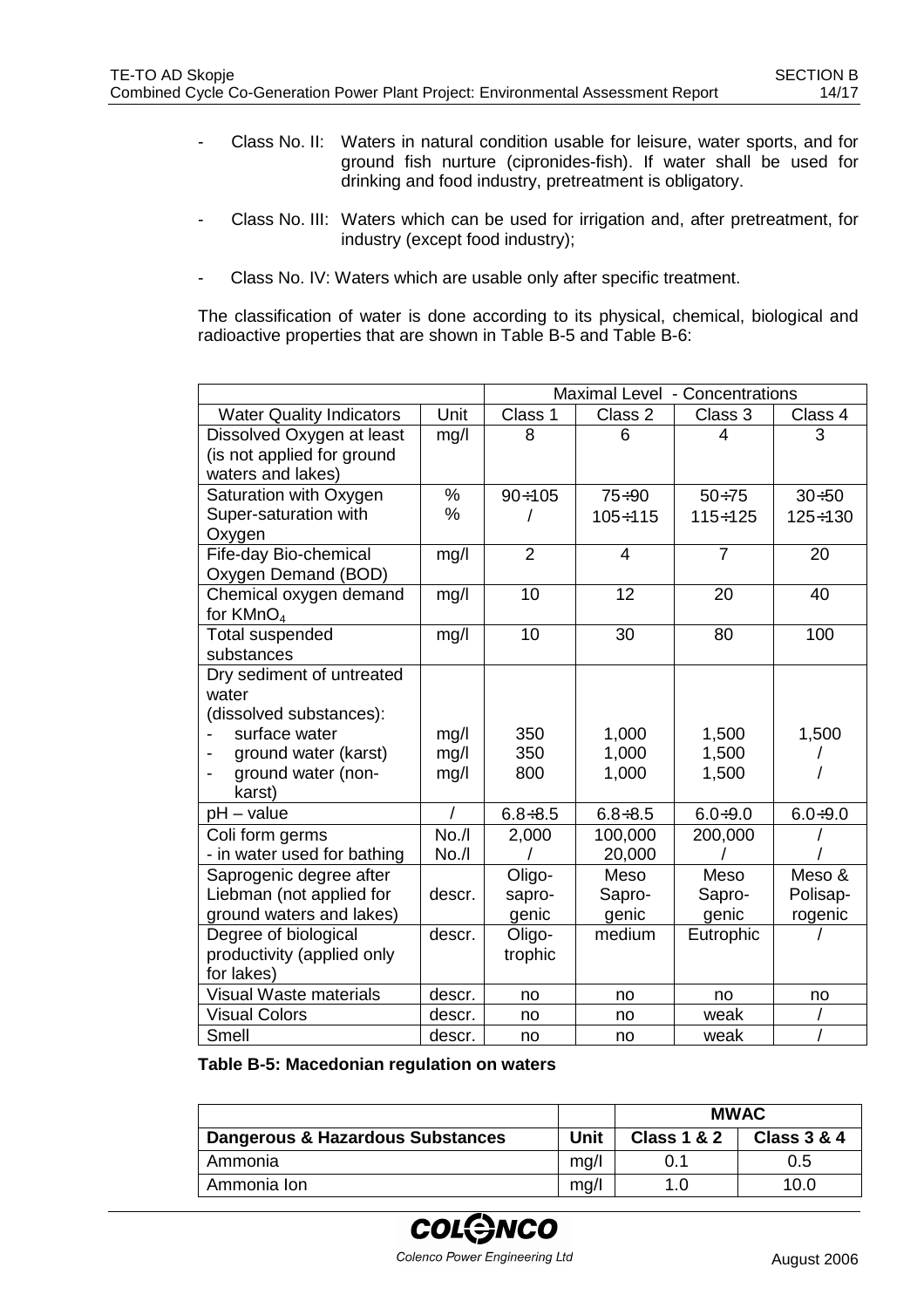| Nitrate Ion              | mg/l | 10.0  | 15.0             |  |
|--------------------------|------|-------|------------------|--|
| Nitrite Ion              | mg/l | 0.05  | 0.5              |  |
| Hydrogen Sulphide        | mg/l |       | 0.1              |  |
| Arsenic                  |      | 0.05  | 0.05             |  |
| Antimony                 | mg/l | 0.05  | 0.05             |  |
| Copper                   | mg/l | 0.1   | 0.1              |  |
| Iron                     | mg/l | 0.3   | 1.0              |  |
| Mercury                  | mg/l | 0.001 | 0.001            |  |
| Cadmium                  | mg/l | 0.005 | 0.01             |  |
| Cobalt                   | mg/l | 0.2   | 2.0              |  |
| Molybdenum               | mg/l | 0.5   | 0.5              |  |
| <b>Nickel</b>            | mg/l | 0.05  | 0.1              |  |
| Lead                     | mg/l | 0.05  | $\overline{0.1}$ |  |
| Silver                   | mg/l | 0.01  | 0.02             |  |
| Chromium - threevalent   | mg/l | 0.1   | 0.5              |  |
| Chromium - sixvalent     | mg/l | 0.05  | 0.1              |  |
| Zinc                     | mg/l | 0.2   | 1.0              |  |
| Phenols                  | mg/l | 0.001 | 0.3              |  |
| Cyanides                 | mg/l | 0.01  | 0.1              |  |
| Chlorine - active        | mg/l | 0.005 | 0.01             |  |
| Alkalibenzolesulphonat   | mg/l | 0.4   | 1.0              |  |
| Avadex                   | mg/l | 0.03  | 1.0              |  |
| <b>DDT</b>               | mg/l | 0.04  | 0.1              |  |
| <b>Dieldrine</b>         | mg/l | 0.017 | 0.02             |  |
| Endrine                  | mg/l | 0.001 | 0.01             |  |
| Carbophosphate           | mg/l | 0.05  | 1.0              |  |
| Polichlorined Biphenyl's |      |       |                  |  |

**Table B-6: Allowed Concentrations of Pollutants in Water**

| <b>Parameter</b>                                       | Maximum value (mg/l)   |
|--------------------------------------------------------|------------------------|
| pH                                                     | $6 - 9$                |
| <b>TSS</b>                                             | 50                     |
| Oil and grease                                         | 10                     |
| Total residual chlorine                                | 0.2                    |
| Chromium (total)                                       | 0.5                    |
| Copper                                                 | 0.5                    |
| Iron                                                   | 1.0                    |
| Zinc                                                   | 1.0                    |
| Temperature increase at the edge of the mixing zone    | less than or equal 3°C |
| Source: Thermal Power - Guideline for New Plant (1999) |                        |

**Table B-7: World Bank Guidelines for new thermal power plants**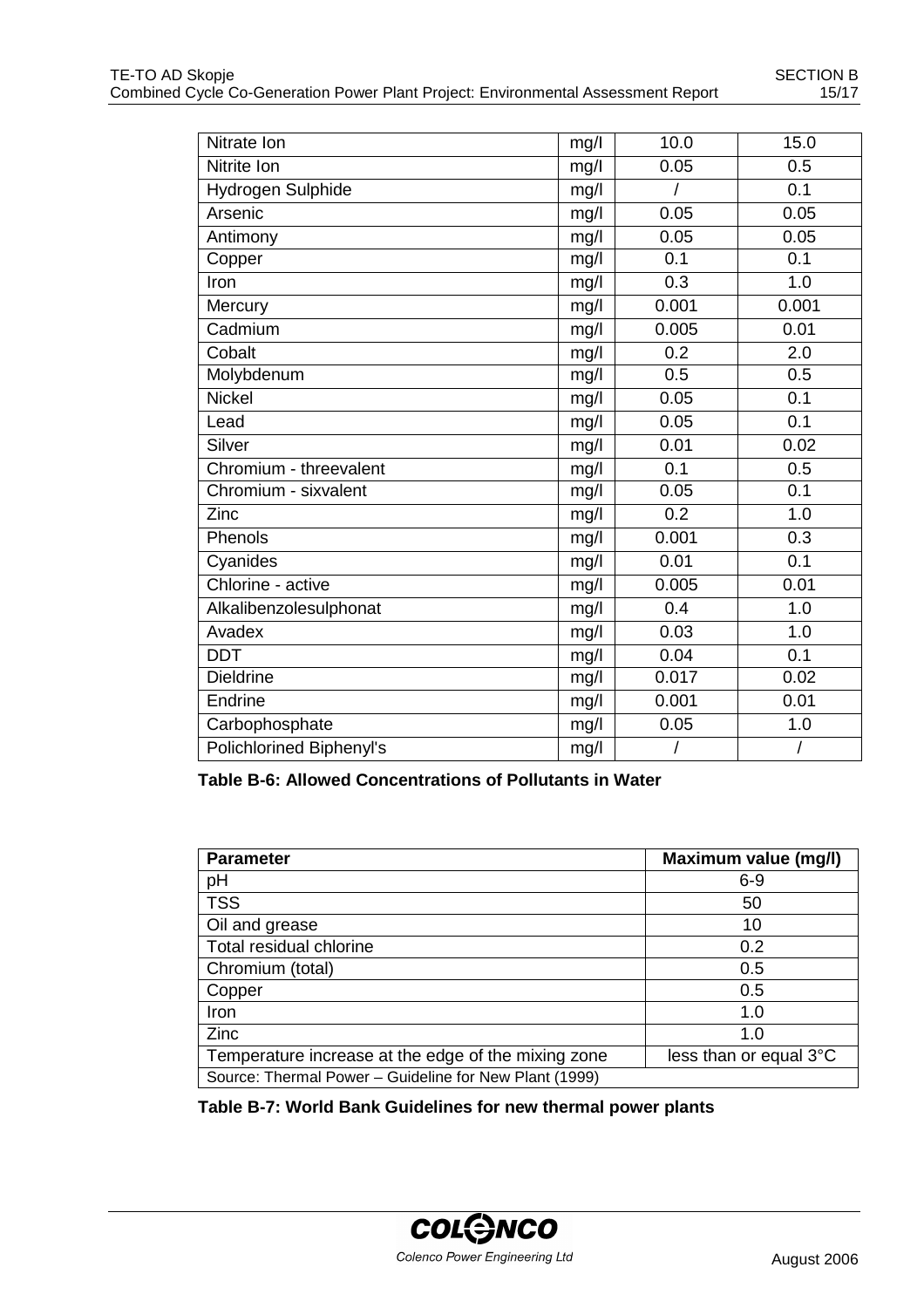# **4.4 Noise Standards**

For the assessment of noise levels, the following local standards (Table B-8 and Table B-9) will be considered:

- Macedonian Act for the "Prevention of redundant noise"
- Macedonian Decision on "Defining the circumstances and the conditions in which comfort and peace of citizens is perturbed because of noise".

For comparison reasons the internationally applied WB standard is shown (Table B-10):

Pollution Prevention and Abatement Handbook, WORLD BANK GROUP, Effective July 1998, Thermal Power: Guidelines for New Plants

| Type of noise exposed object            | Unit  | Day | <b>Night</b> |
|-----------------------------------------|-------|-----|--------------|
| Residence Object's (inside)             | dB(A) | 40  | 30           |
| Residence and Business Objects (inside) | dB(A) | 40  | 35           |
| Schools                                 | dB(A) | 40  | 40           |
| Hospitals, Spas and Ambulances (inside) | dB(A) | 35  | 30           |

#### **Table B-8: Macedonian maximum noise levels for noise exposed objects**

The terms "Day" and "Night" in Table B-8 and Table B-9 are to be understood as follows:

- Day time from  $06.00 22.00$  h and
- Night time from 22.00 06.00 h

| <b>Areas of Limited Noise</b>                         | Unit  | Day | <b>Night</b> |
|-------------------------------------------------------|-------|-----|--------------|
| Areas of Hospitals, Health Centres, Ambulances,       | dB(A) | 45  | 40           |
| <b>Weekend Houses</b>                                 |       |     |              |
| Touristic and Recreative areas, medium surrounding of | dB(A) | 50  | 45           |
| Hospital                                              |       |     |              |
| Clear Residence areas, Schools, Parks                 | dB(A) | 55  | 45           |
| Residence-Business regions (50 m away from center of  | dB(A) | 60  | 50           |
| the roads)                                            |       |     |              |
| <b>Trade and Business areas</b>                       | dB(A) | 65  | 50           |
| Industrial, Storage, Service and transport regions,   | dB(A) | 70  | 70           |
| without residence objects                             |       |     |              |

#### **Table B-9: Areas with Noise Restrictions and Corresponding Max. Noise Levels**

The maximum acceptable noise levels recorded on receptors on the edges of the property boundary and on an average hourly basis, as defined in the WB Guidelines, are presented in the in the following Table B-10.